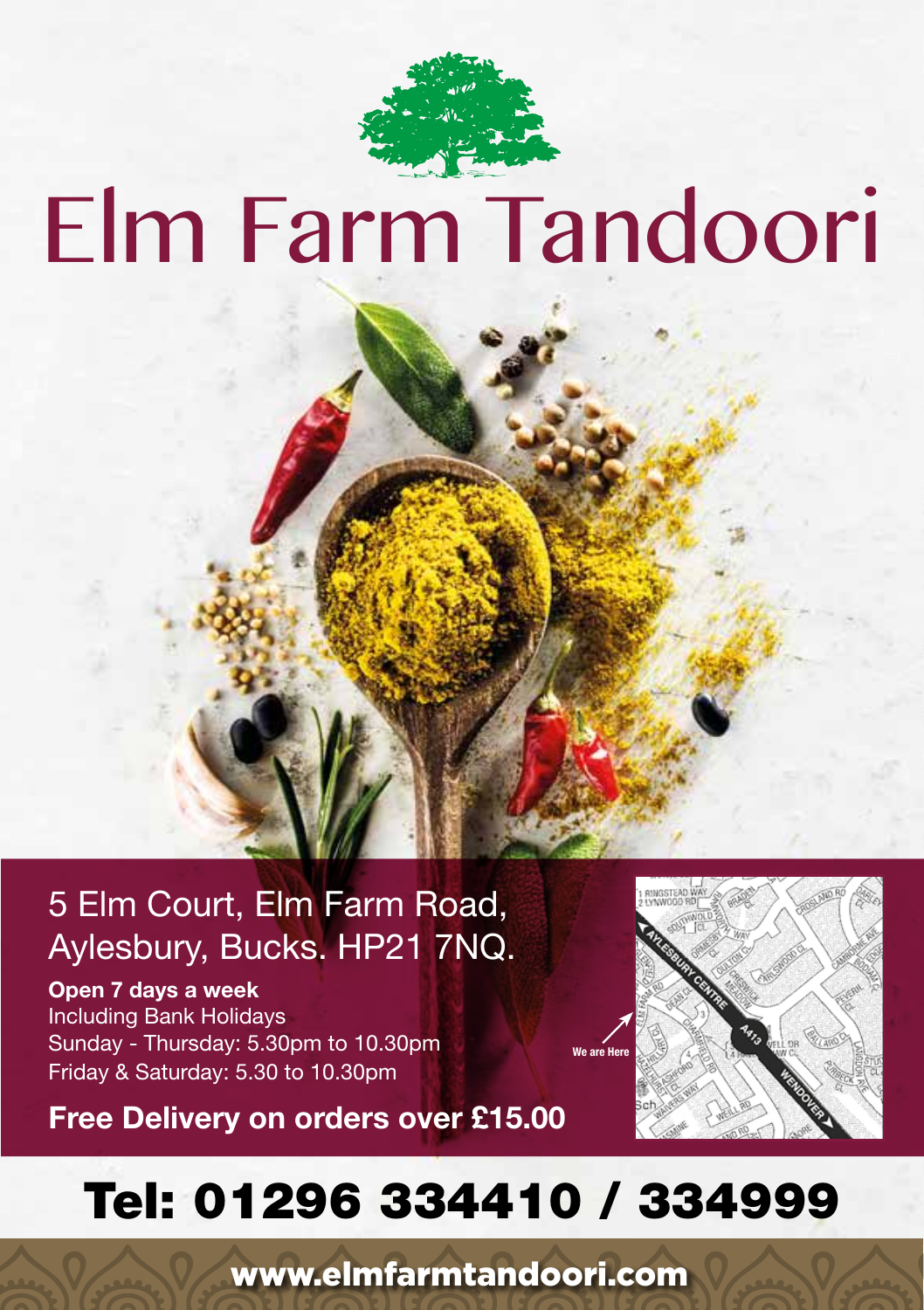### First Course

| <b>Onion Bhaji</b>              | £3.00 | Shami Kebab             |
|---------------------------------|-------|-------------------------|
| Onion balls stuffed with        |       | Reshmi Kebab            |
| spice, herbs & egg and          |       | <b>Tandoori Seek</b>    |
| fried                           |       | Lamb Kebab              |
| Prawn Cocktail                  | £4.00 | Lamb Tikka              |
| <b>Garlic Mushrooms</b>         | £3.80 | Chicken Tikka           |
| King Prawn Puri                 | £6.00 | Duck Tikka              |
| Prawn Puri                      | £4.00 | <b>Chicken Chatt</b>    |
| <b>King Prawn Butterfly</b>     | £6.50 | <b>Aloo Chatt Pur</b>   |
| <b>Egg Surprise</b>             | £4.00 | Quarter Tandoori        |
| Hard boiled egg covered by      |       | <b>Marinated and</b>    |
| spiced minced lamb              |       | skewer                  |
| Chicken Pakora                  | £4.00 | <b>Stuffed Chillies</b> |
| Mildly spiced chicken cubes     |       | Fresh whole chi         |
| with batter coating, deep fried |       | with cream, che         |
| <b>Assorted Indian</b>          | £5.00 | with breadcrum          |
| Somosa                          | £2.80 | and served with         |
| Stuffed pastry cones with       |       |                         |
| meat or vegetables              |       |                         |

#### **Shami Kebab £4.00 Reshmi Kebab £4.00 Lamb Kebab £4.00** £4.00  $6a = 23.60$ **E4.00**<br>**P4.00 Chicken Chatt Puri £4.00 Aloo Chatt Puri £4.00 Quarter Tandoori Chicken £4.00**

d cooked on the

**Stuffed Chillies (New) £4.50** hillies stuffed heese, covered mbs, deep-fried th mint sauce

## Tandoori & Kebab Specials

These dishes are cooked on charcoal in a specially designed clay oven, the Chicken and Lamb having been marinated previously in our own special mixtures, roasted on skewers and garnished with salad. Tandoori and Kebab dishes are among the most outstanding delicacies of all India. **Shaslik Chicken £8.00 • Lamb £9.00** Cooked on the skewer with tomato,onions & capsicum,

| served with salad                                                     |        |
|-----------------------------------------------------------------------|--------|
| <b>Tandoori Chicken</b>                                               | £6.50  |
| Half chicken on the bone served with salad                            |        |
| <b>Chicken Tikka</b>                                                  | £6.50  |
| Off the bone, served with salad                                       |        |
| Lamb Tikka                                                            | £7.00  |
| Sarga Chicken                                                         | £7.00  |
| Off the bone, hot, served with salad                                  |        |
| Shahi Chicken Tikka                                                   | £9.00  |
| Chicken cubes marinated in cream, yoghurt, special mixture and herbs, |        |
| served with grilled tomato, mushroom, capsicum, onion and salad       |        |
| Jinga Shaslik                                                         | £14.00 |
| <b>Zuzu Chicken</b>                                                   | £8.50  |
| Slightly spiced chicken cubes, marinated in yoghurt, cooked           |        |
| on the skewer with onions and capsicums, served with salad            |        |
| Any Kebab Roll                                                        | £6.50  |
| Served with salad and mint sauce                                      |        |
| <b>Chicken Jalfrani</b>                                               | £9.00  |
| Marinated chicken, cooked skewers with onion, capsicum,               |        |
| tomato and special sauce                                              |        |
| <b>Tandoori King Prawn</b>                                            | £11.50 |
| Served with salad                                                     |        |
| <b>Tandoori Mixed Grill</b>                                           | £13.00 |
| Lamb, Chicken, Seek Kebab served with salad & Nan                     |        |

## Very Highly Recommended

| Shatkora Chicken or Meat                                                         | £8.00                                                          |
|----------------------------------------------------------------------------------|----------------------------------------------------------------|
| Korai                                                                            | Chicken £6.50 $\bullet$ Lamb £7.00                             |
| <b>Tikka Medium</b>                                                              | Chicken £7.50 • Lamb £8.00                                     |
| <b>Tikka Curry Medium</b>                                                        | Chicken $£6.00 \cdot$ Lamb $£7.00$                             |
| Passanda                                                                         | Chicken $£6.00 \cdot$ Lamb $£7.00$                             |
| Mild in creamy sauce                                                             |                                                                |
| Tikka Passanda                                                                   | Chicken £7.00 $\bullet$ Lamb £7.50                             |
| Lamb or chicken, mild in creamy sauce                                            |                                                                |
|                                                                                  | Murgh or Lamb Jal-Freize Hot Chicken £7.50 . Lamb £8.00        |
| Succulent diced chicken or lamb pieces cooked                                    |                                                                |
| in hot chilli sauce, with our fresh ground spices and herbs.                     |                                                                |
| Chicken or Lamb Tikka Chilli Massalla                                            | £7.50                                                          |
| Cooked in Chilli Massalla Sauce with fresh herbs.                                |                                                                |
| onions and capsicums. Hot                                                        |                                                                |
| Jeera                                                                            | Chicken £7.00 • Lamb £7.50                                     |
| Chicken or lamb cooked with freshly made ground                                  |                                                                |
| spices and cumin seeds                                                           |                                                                |
| <b>Garlic Chicken or Lamb</b><br>Chicken or lamb cooked with freshly made ground | Chicken £7.20 • Lamb £8.00                                     |
| spices and garlic                                                                |                                                                |
|                                                                                  | Buttered Chicken or Lamb Chicken £7.20 • Lamb £8.00            |
| Kebab turned into mild curry, cooked in butter                                   |                                                                |
| Tikka Massalla                                                                   | Chicken £9.00 . Lamb £9.50                                     |
| Off the bone, served with Pilau rice                                             |                                                                |
| Tandoori King Prawn Massalla                                                     | £13.00                                                         |
| <b>Served with Pilau rice</b>                                                    |                                                                |
| Murgh Makhani                                                                    | £8.00                                                          |
| (Diced chicken, cooked in butter, flavoured with                                 |                                                                |
| almonds and ground spices)                                                       |                                                                |
| Murgi Massalla                                                                   | For one: £13.50 For two: £24.00                                |
| Marinated chicken, mildly spiced in creamy sauce, almonds,                       |                                                                |
| nuts, mincelamb and special herbs, served with Pilau Rice -                      |                                                                |
| on or off the bone                                                               |                                                                |
| <b>Indian Meze (For 2)</b>                                                       | £28.00                                                         |
|                                                                                  | Consists of chicken, lamb, seek kebab, tandoori chicken, tikka |
| massalla, lamb korai, vegetable curry, pilau Rice, nan, mint                     |                                                                |
| sauce & salad                                                                    |                                                                |
| Shaslik Ki Tarkari                                                               | £10.00                                                         |

## Chef's Specials

| Sagoti Chicken                                         | £9.00                      |
|--------------------------------------------------------|----------------------------|
| Chicken cooked with spinach, mustard powder, ginger,   |                            |
| mustard oil, served in a karahi                        |                            |
| Mala King Prawn                                        | £12.00                     |
| King size prawns cooked with spices and special herbs, |                            |
| served with thick sauce                                |                            |
| Achari Wala                                            | Chicken £7.50 • Lamb £8.00 |
| Medium and tangy flavour                               |                            |
| Chicken Chilli Fry                                     | £8.00                      |
| Fried chicken cooked with tomatoes,                    |                            |
| onions and whole red chillies, served as Chinese style |                            |

#### ALL CHICKEN USED IN OUR DISHES IS BREAST MEAT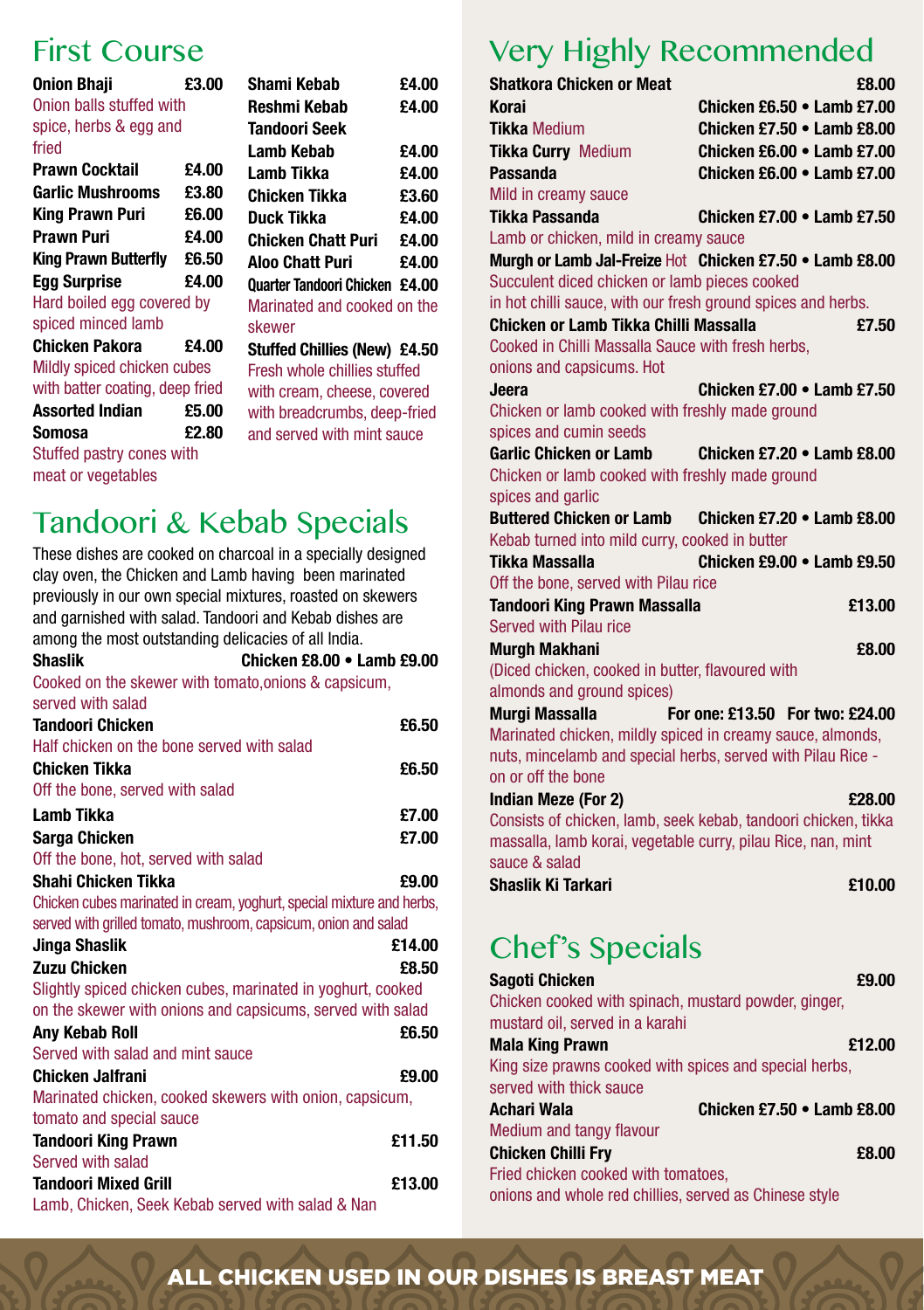#### Naga

Cooked with special Bangladeshi (Naga) chillies - Very Hot

| <b>Chicken or Lamb Tikka</b> | Chicken £7.50 • Lamb £8.00        |
|------------------------------|-----------------------------------|
| <b>Chicken or Lamb</b>       | <b>Chicken £7.00 • Lamb £8.00</b> |
| Prawn                        | £8.60                             |
| King Prawn                   | £11.00                            |
| <b>Vegetable or Mushroom</b> | £6.50                             |
|                              |                                   |

## Biryani Dishes

All Biryani dishes are prepared with Basmati rice and served with medium vegetable curry (Any Biryani dishes served with mushrooms 80p extra)

| <b>Chicken or Lamb Biryani</b>     | £8.50                 |
|------------------------------------|-----------------------|
| Persian Biryani                    | Chicken or Lamb £9.00 |
| Tikka Biryani                      | Chicken or Lamb £9.50 |
| Prawn Biryani                      | £9.80                 |
| <b>King Prawn Biryani</b>          | £11.50                |
| <b>Tandoori King Prawn Biryani</b> | £12.50                |
| <b>Mushroom Biryani</b>            | £7.00                 |
| Vegetable Biryani                  | £7.00                 |

## Balti Special

| Balti Tropical                                                   | £10.00 |
|------------------------------------------------------------------|--------|
| Combination of lamb, chicken and prawn                           |        |
| Balti Kashmiri Murgh                                             | £9.50  |
| Chicken tikka marinated in specially prepared sauce, cooked      |        |
| in Kashmiri massalla, tomato sauce, lemon juice, ginger, garlic, |        |
| sugar, coriander and special spices                              |        |
| Chicken £7.00 • Lamb £8.00<br>Balti                              |        |
| Fairly dry medium strength balti dish cooked with onions,        |        |
| capsicum, garlic, ginger, tomatoes in a specially made           |        |
| balti sauce                                                      |        |
| Tikka Balti<br>Chicken £8.00 $\bullet$ Lamb £8.50                |        |
| <b>Balti Chicken or Lamb Sag</b>                                 | £8.50  |
| Medium with spinach                                              |        |
| <b>Balti Prawn</b>                                               | £9.00  |
| <b>Balti Tandoori</b>                                            | £13.00 |
| <b>King Prawn</b>                                                | £13.00 |
| Vegetable Balti                                                  | £6.50  |
| Balti Azizi Kufta                                                | £8.50  |
| Minced meat ball cooked in chef's own style sauce -              |        |
| Medium/Hot                                                       |        |
| <b>Balti Duck Tikka</b>                                          | £10.00 |
|                                                                  |        |

#### **Allergy Advice**

Some dishes do contain nuts and allergens. Please request assistance and we will accommodate any allergies to the best of our abilities.

## Chicken Or Lamb Dishes

|                                                  | Chicken | I amb |
|--------------------------------------------------|---------|-------|
| <b>Curry Medium</b>                              | £5.00   | £6.00 |
| <b>Madras</b> Fairly hot                         | £5.50   | £6.00 |
| <b>Vindaloo</b> Very hot                         | £5.70   | £6.50 |
| <b>Pall</b> Extremely hot                        | £6.50   | £7.00 |
| <b>Korma</b> Very mild                           | £6.50   | £6.80 |
| <b>Bhoona</b> Medium or hot                      | £6.50   | £6.80 |
| <b>Bombay Medium with egg</b>                    | £6.50   | £6.80 |
| <b>Ceylon</b> Fairly hot with coconut            | £6.50   | £6.80 |
| <b>Malaya</b> Fairly mild with pineapple         | £6.50   | £6.80 |
| <b>Dupiaza</b> Medium with fried onions          | £6.50   | £6.80 |
| <b>Mushroom</b> Medium with mushroom             | £6.50   | £6.80 |
| <b>Rogon</b> Medium with fried tomato            | £6.50   | £6.80 |
| <b>Sag</b> Medium with spinach                   | £6.50   | £6.80 |
| <b>Cauliflower</b> Medium                        | £6.50   | £6.80 |
| <b>kashmir</b> with banana, fairly mild          | £6.50   | £6.80 |
| <b>Massalla</b> Medium with egg and thick sauce, | £8.00   | £9.00 |
| served with Pilau rice                           |         |       |
| <b>Dansak</b> with lentils, hot sweet & sour,    | £8.00   | £9.00 |
| served with Pilau rice                           |         |       |
| Pathia                                           | £8.00   | £9.00 |
| Sweet, sour & hot, served with Pilau rice        |         |       |

## Duck Dishes

| Duck Tikka<br>Diced duck, marinated with mild spices and cooked in<br>charcoal oven | £9.00  |
|-------------------------------------------------------------------------------------|--------|
| Duck Tikka Massalla                                                                 | £10.00 |
| Boneless, barbecued and diced duck flavoured with                                   |        |
| fenugreek, almonds, sultanas, tomato and spices                                     |        |
| Garlic Duck Tikka                                                                   | £9.90  |
| Duck tikka in garlic & special herbs                                                |        |
| Duck Tikka Jalfrezi                                                                 | £10.00 |
| Diced duck cooked with tomatoes and onions in<br>hot spiced sauce                   |        |

## Prawn & King Prawn Dishes

|                                           | Prawn | King         |
|-------------------------------------------|-------|--------------|
|                                           |       | Prawn        |
| <b>Curry Medium</b>                       | £6.50 | £7.50        |
| <b>Madras</b> Fairly hot                  | £6.80 | £9.00        |
| <b>Vindaloos</b> Very hot                 | £6.80 | £9.00        |
| <b>Bhoona</b> Medium or hot               | £7.00 | £9.20        |
| <b>korma</b> Very mild                    | £7.00 | £9.20        |
| <b>Sags</b> Medium with spinach           | £7.00 | £9.20        |
| <b>Mushroom</b> Medium or hot             | £7.00 | £9.20        |
| <b>Dansak</b> with lentils, slightly hot, |       | £9.00 £11.00 |
| sweet and sour, served with pilau rice    |       |              |
| <b>Pathia</b> Hot, sweet and sour,        |       | £9.00 £11.00 |
| served with pilau rice                    |       |              |

#### SEE BACK FOR VEGETABLE DISHES AND SUNDRIES